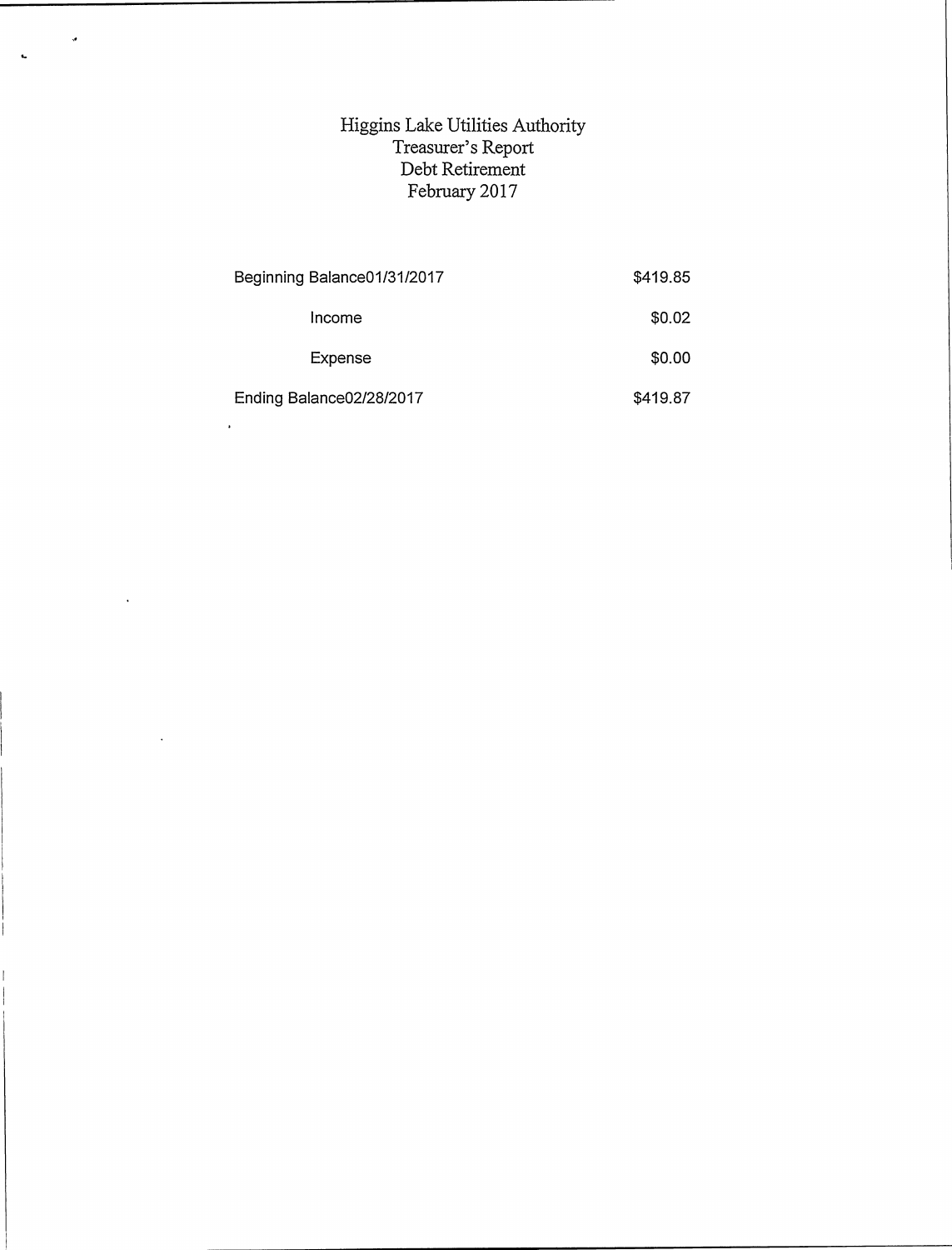## Higgins Lake Utilities Authority Treasurer's Report ER&R February 2017

 $\ddot{\cdot}$ 

 $\ddot{\phantom{a}}$ 

 $\Delta$ 

| Beginning Balance 01/31/2017 | \$32,718.75  |
|------------------------------|--------------|
| Income                       | \$1.25       |
| Expense                      | \$0.00       |
| Ending Balance 02/28/2017    | \$32,7120.00 |

Certificate of Deposit Balance as of 11/08/2016: \$85,481.90

 $\ddot{\phantom{1}}$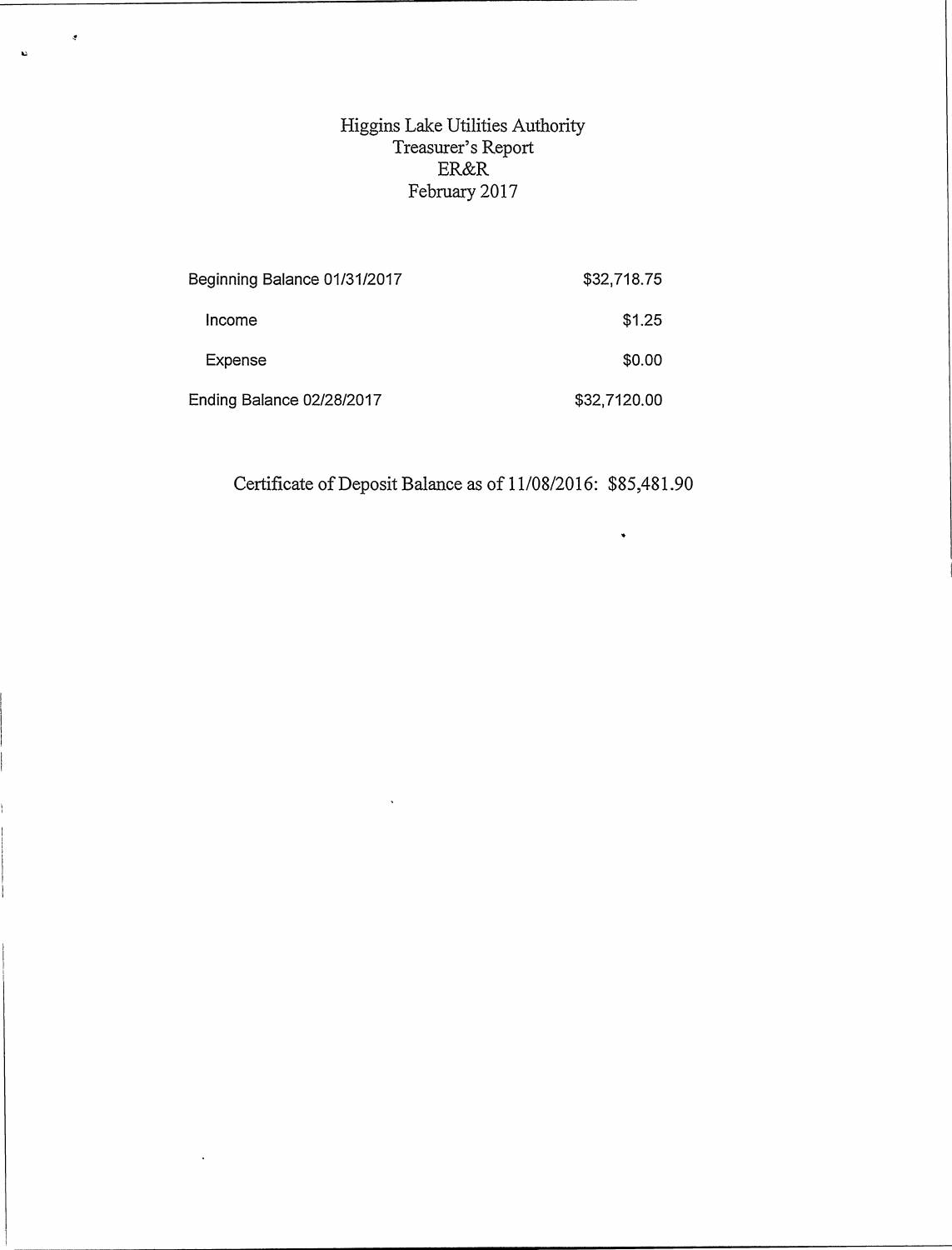Higgins Lake Utilities Authority Treasurer's Report O&M February2017

 $\frac{1}{2} \frac{1}{2} \frac{1}{2} \frac{1}{2} \frac{1}{2} \frac{1}{2} \frac{1}{2} \frac{1}{2} \frac{1}{2} \frac{1}{2} \frac{1}{2} \frac{1}{2} \frac{1}{2} \frac{1}{2} \frac{1}{2} \frac{1}{2} \frac{1}{2} \frac{1}{2} \frac{1}{2} \frac{1}{2} \frac{1}{2} \frac{1}{2} \frac{1}{2} \frac{1}{2} \frac{1}{2} \frac{1}{2} \frac{1}{2} \frac{1}{2} \frac{1}{2} \frac{1}{2} \frac{1}{2} \frac{$ 

| Beginning Balance 01/31/2017 | \$154271.52 |
|------------------------------|-------------|
| Income                       | \$4813.66   |
| Expense                      | \$13297.04  |
| Ending Balance 02/28/2017    | \$145788.14 |

 $\ddot{\phantom{a}}$